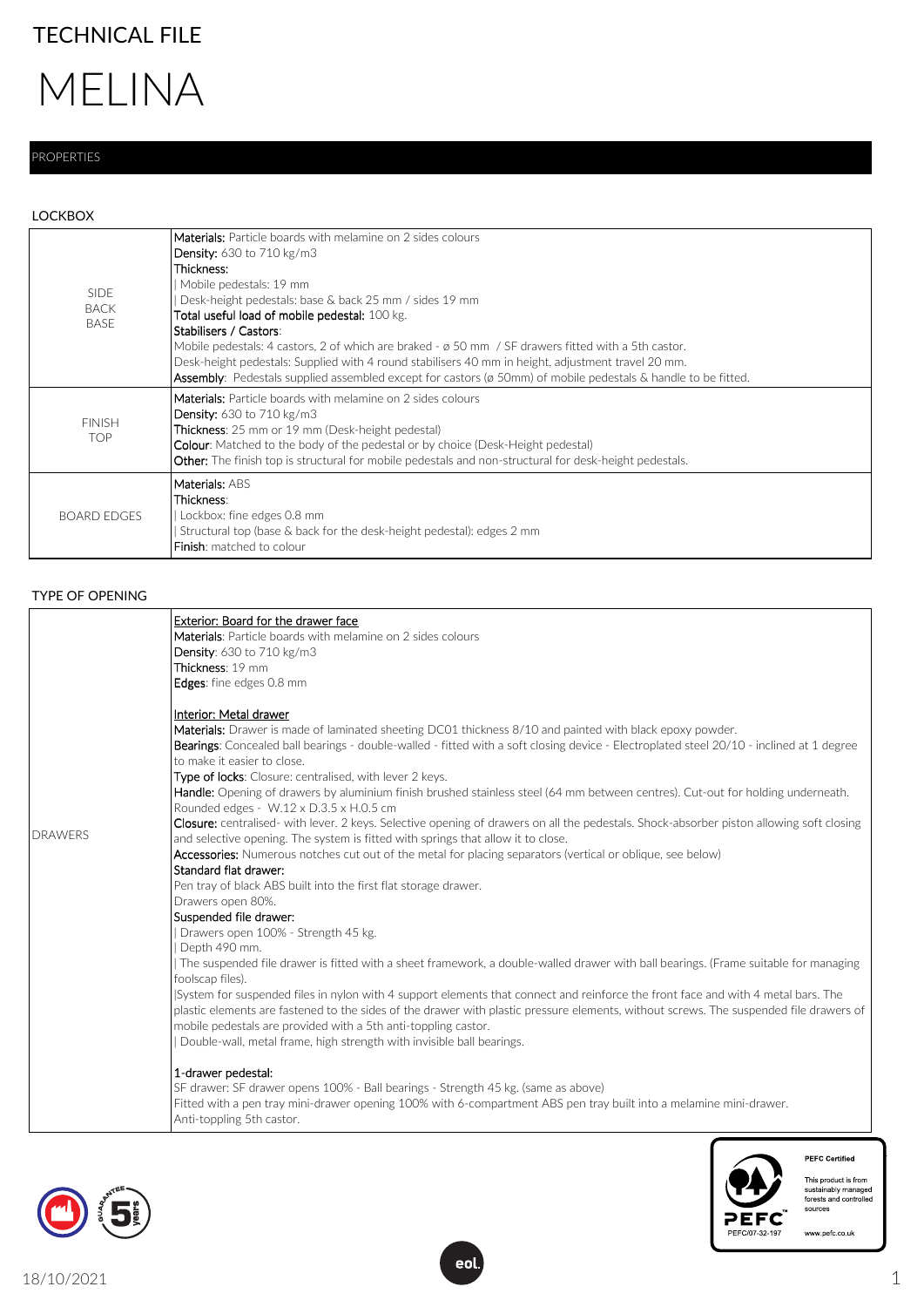| <b>OPTIONS</b>                       |                                                                                                                                                                                                                                                                                                                                                                                                                                 |  |  |  |
|--------------------------------------|---------------------------------------------------------------------------------------------------------------------------------------------------------------------------------------------------------------------------------------------------------------------------------------------------------------------------------------------------------------------------------------------------------------------------------|--|--|--|
| <b>SEAT CUSHION</b>                  | Materials:<br>MDF board base 10mm thick<br>Foam 20 mm thick / density 56kg/m3<br>Covered in fabric according to shade card<br><b>Assembly:</b> To be fastened by velcro pads<br><b>Other:</b> Only for mobile pedestals                                                                                                                                                                                                         |  |  |  |
| <b>CLOSED MELAMINE</b><br><b>BOX</b> | <b>Materials:</b> Particle boards with melamine on 2 sides colours<br><b>Density:</b> 630 to 710 kg/m3<br><b>Thickness:</b> Top & base: 25 mm - Sides & back: 19 mm<br>Edges: Top & base: 2mm - Sides & back: 0.8 mm<br><b>Description:</b> Box provided with a base and a back. For desk-height pedestals D. 80 cm. Replace the melamine finish top.<br><b>Assembly instructions:</b> To be fastened by double-sided adhesive. |  |  |  |
| METAL OPEN BOX                       | Materials: Exterior: folded sheet - Interior: particle boards with melamine on 2 sides colours<br><b>Density:</b> melamine 630 to 710 kg/m3<br><b>Thickness:</b> 7/10th sheet - melamine 25 mm<br><b>Description:</b> Interior white melamine open box, metal cladding. Box without base or back.<br>For desk-height pedestals D. 80 cm.                                                                                        |  |  |  |





**PEFC Certified** This product is from<br>sustainably managed<br>forests and controlled<br>sources

www.pefc.co.uk

2